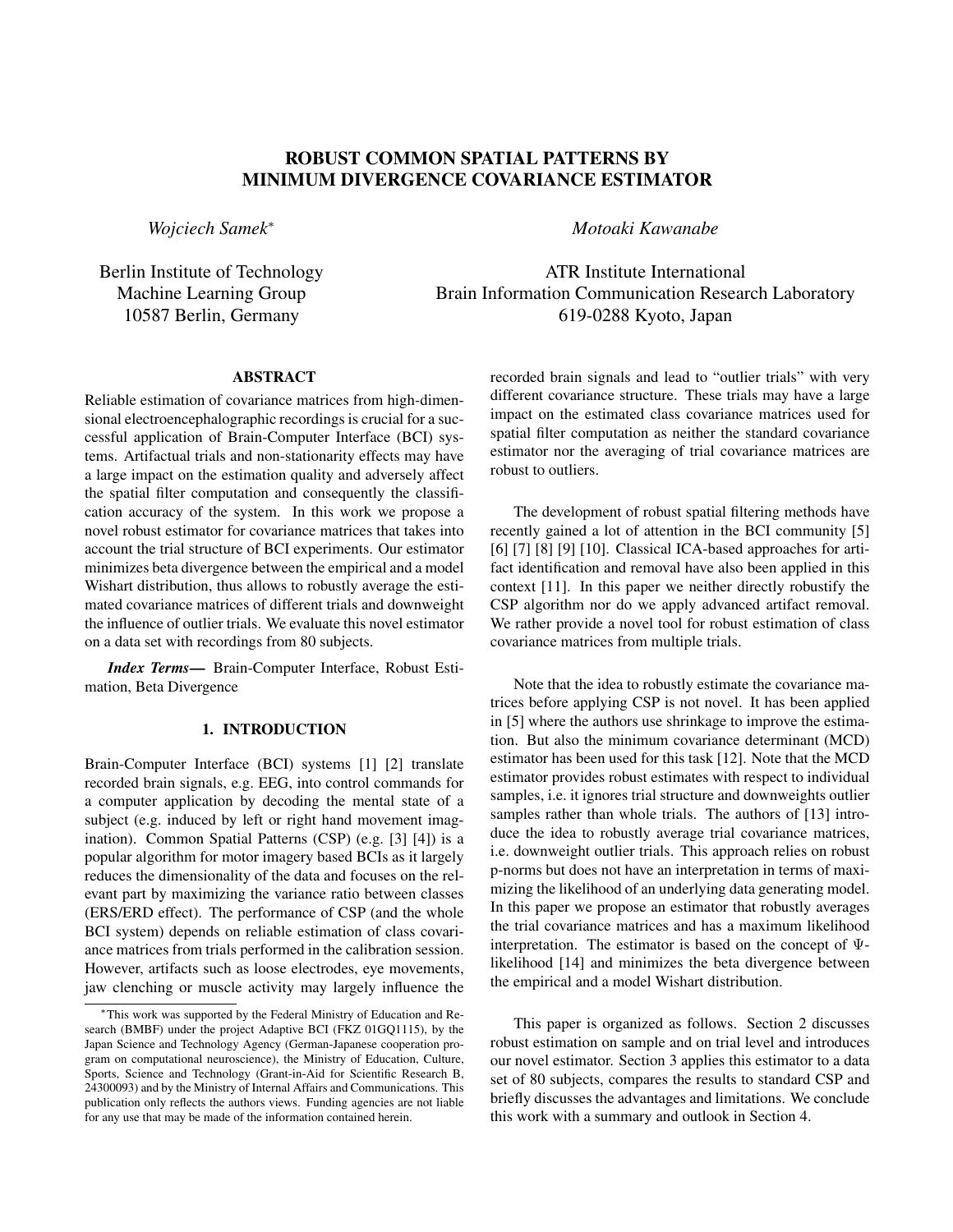# 2. ROBUST COVARIANCE ESTIMATION

Reliable computation of the covariance matrix is of crucial importance in motor imagery based BCI. The problem can be formulated as estimation of a parameter  $\theta$  of a statistical model (e.g. zero-mean Gaussian distributions  $f(y, \theta)$ ) given observations  $\mathcal{D} = \{y_i : i = 1 \dots n\}$ . A standard procedure to estimate this parameter is to maximize the log-likelihood  $\mathcal{L}(\theta | \mathcal{D})$  of the parameter given the observations

$$
\mathcal{L}(\theta \mid \mathcal{D}) = \frac{1}{n} \sum_{i=1}^{n} \ell(y_i, \theta). \tag{1}
$$

This method is not robust (because of the averaging operation) in the sense that single observations  $y_i$  may dominate the solution. Eguchi and Kano [14] introduced the concept of  $\Psi$ likelihood to perform robust parameter estimation. Intuitively they apply a sigmoid-like function  $\Psi$  to the likelihood  $\ell(y_i, \theta)$ limiting the influence of each observation. In their work they show that this principle is equivalent to the minimization of so-called Ψ-divergence between the empirical and the model distribution.

In this work we use a special choice of  $\Psi$ , namely

$$
\Psi_{\beta}(z) = \frac{\exp(\beta z) - 1}{\beta}.
$$
\n(2)

By using this function the Ψ-divergence reduces to  $\beta$ -divergence

$$
D_{\beta}(p(x) \parallel q(x)) = \int \left[ \frac{1}{\beta} \left\{ p^{\beta}(x) - q^{\beta}(x) \right\} p(x) \right] (3)
$$

$$
-\frac{1}{\beta+1} \left\{ p^{\beta+1}(x) - q^{\beta+1}(x) \right\} \right] dx,
$$

where  $p(x)$  denotes the empirical data distribution and  $q(x)$ stands for the model probability distribution with parameter  $\theta$ . By minimizing this quantity we obtain a robust estimate of the parameter  $\theta$ .

#### 2.1. Sample Perspective

One way to apply this estimator to our BCI problem is to pool data from all trials and to estimate the parameter  $\theta = \Sigma \in$  $\mathbb{R}^{C\times C}$  by minimizing beta divergence. This estimator has been derived in [14] and can be computed iteratively by

$$
\Sigma^{(k+1)} = \frac{\frac{1}{n}\sum_{i=1}^{n}\psi_{\beta}(y_i;\Sigma^{(k)})y_iy_i^{\top}}{\frac{1}{n}\sum_{i=1}^{n}\psi_{\beta}(y_i;\Sigma^{(k)}) - \beta/(\beta+1)^{C/2+1}},\tag{4}
$$

where  $\Sigma^{(k)}$  denotes the estimate of the parameter in kth step and  $\psi_{\beta}(y_i; \Sigma) = e^{-\frac{1}{2}\beta y_i^{\top} \Sigma^{-1} y_i}$  is a factor downweighting the influence of outlier samples  $y_i$ . Note that for  $\beta = 0$  this estimator reduces to the standard maximum likelihood estimator  $\hat{\Sigma} = \frac{1}{n} \sum_{i=1}^n y_i y_i^{\top}.$ 

#### 2.2. Trial Perspective

In this work we propose a novel estimator that does not downweight individual EEG samples  $y_i$ , but rather reduces the influence of whole trials. Since trials represent a group of samples, our estimator provides robust estimates on a group level.

Let us assume that we have estimates of the trial covariances  $\{\Sigma_i \in \mathbb{R}^{C \times C} : i = 1 ... n\}$  maximizing the loglikelihood in each trial and our goal is to estimate the (average) class covariance matrix in a robust manner i.e. by downweighting outlier trial covariance matrices. In other words we regard the trial covariances (or the scatter matrices) as our samples, not the EEG samples as before, and robustly combine them. For that we use the Wishart distribution  $q(S; \Sigma, \nu)$ 

$$
\frac{1}{2^{\frac{\nu C}{2}} |\Sigma|^{\frac{\nu}{2}} \Gamma_C \left(\frac{\nu}{2}\right)} |S|^{\frac{\nu - C - 1}{2}} \exp\left\{-\text{tr}\left(\frac{1}{2} \Sigma^{-1} S\right)\right\}, \quad (5)
$$

where  $S = \sum_{i=1}^{V} y_i y_i$  is the scatter matrix and  $\Gamma_C$  is the multivariate gamma function defined as

$$
\Gamma_C\left(\frac{\nu}{2}\right) = \pi^{\frac{C(C-1)}{4}} \prod_{j=1}^C \Gamma\left[\frac{\nu}{2} + \frac{(1-j)}{2}\right].
$$
 (6)

We aim to derive the covariance matrix  $\Sigma$  from the scatter matrices  $S_i$  of trials  $i = 1...n$  by minimizing beta divergence. We can show<sup>1</sup> that beta divergence between Wishart distributions can be minimized by an iterative procedure

$$
\Sigma^{(k+1)} = \frac{\sum_{i=1}^{n} \psi_{\beta} \left( S_i; \Sigma^{(k)}, \nu \right) S_i}{\nu \sum_{i=1}^{n} \psi_{\beta} \left( S_i; \Sigma^{(k)}, \nu \right) - \gamma |\Sigma^{(k)}|^{\frac{(\nu - C - 1)\beta}{2}}}, \quad (7)
$$

where

$$
\psi_{\beta}(S; \Sigma, \nu) = |S|^{\frac{(\nu - C - 1)\beta}{2}} \exp\left\{-\text{tr}\left(\frac{\beta}{2} \Sigma^{-1} S\right)\right\}.
$$
 (8)

is a factor downweighting the influence of outlier trials and

$$
\gamma = \frac{n\beta(C+1)}{2^{\frac{\nu C}{2}}\Gamma_C\left(\frac{\nu}{2}\right)(\beta+1)} \left(\frac{2}{\beta+1}\right)^{\frac{\nu C(\beta+1)}{2} - \frac{C(C+1)\beta}{2}} \quad (9)
$$

$$
\times \Gamma_C \left(\frac{\nu(\beta+1)}{2} - \frac{(C+1)\beta}{2}\right).
$$

Note that for  $\beta = 0$  our estimator gives the maximum likelihood solution

$$
\Sigma = \frac{1}{n\nu} \sum_{i=1}^{n} S_i.
$$
 (10)

<sup>&</sup>lt;sup>1</sup>Due to space limitations we can not show the derivation here.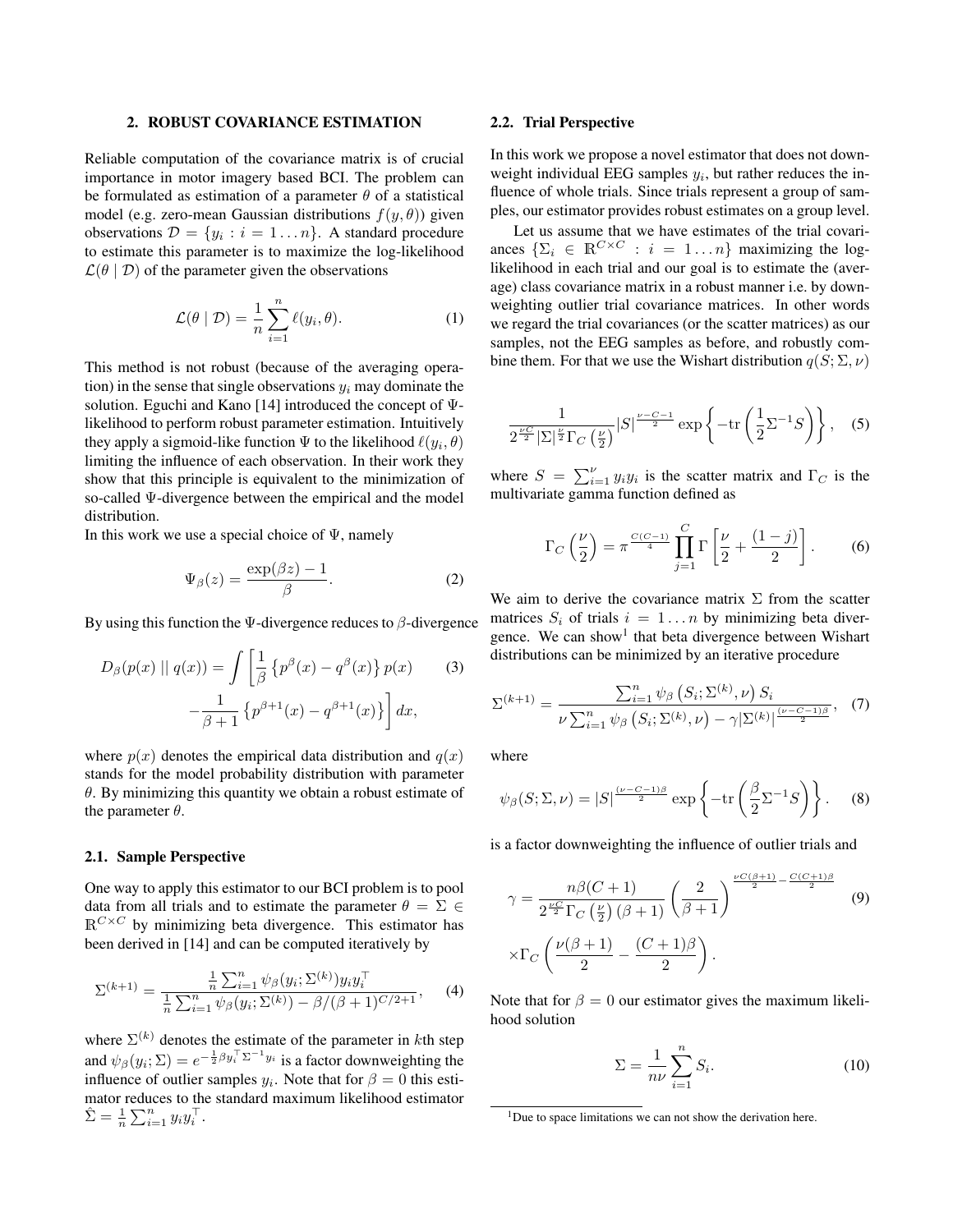# 3. EXPERIMENTAL EVALUATION

In this section we evaluate the performance of CSP with class covariances matrices estimated by our novel Wishart Estimator and compare the results to the standard maximum likelihood CSP baseline. We use a data set [15] containing EEG recordings from 80 BCI novices performing motor imagery tasks with the left and right hand or with the feet. The data contain a calibration session and a test session with 1D visual feedback. We select the two best motor imagery classes for each subject, resulting in 150 calibration and 300 test trials. We manually select 62 electrodes densely covering the motor cortex, apply a 5th order Butterworth filter to band pass filter the data in 8-30 Hz and extract a time segment ranging from 750ms to 3500ms after the trial start. We use six spatial filters for feature extraction and perform classification by using Linear Discriminant Analysis.

Figure 1 compares the results of CSP with robustly averaged trial covariance matrices (Wishart Estimator CSP) to the standard CSP baseline ( $\beta = 0$ ). Each circle represents the error rate of one subject and one can clearly see that the application of our novel estimator leads to an improved classification accuracy for most of the participants (circles below solid line). This improvement is statistically significant with  $p = 0.0042$  according to the one-sided Wilcoxon sign-rank test. Note that the  $\beta$  parameter has been selected by five-fold cross-validation on the training data from  $\{0, 2^{-20}, \ldots, 2^0\}$ . The  $\nu$  parameter has been set to a fraction (1/20) of the number of samples in the trial because EEG recordings are far from being i.i.d.



Fig. 1. Comparison of error rates of Wishart Estimator CSP and standard CSP for 80 subjects.

Figure 2 shows the median error rate (over all 80 subjects) for different  $\beta$  parameters. One can see that the error rate curve has a U-shape, i.e. it decreases up to a specific  $\beta$  value and then increases again. Very small  $\beta$  parameters have no robustness effect whereas too large values have a too strong influence on the solution. Finding the right trade-off is key

for obtaining good performance in practice.



Fig. 2. Median error rate (over 80 subject) for different beta parameters.

The top panel of Fig 3 shows the weights  $\psi_{\beta}$   $(S_i; \Sigma^{(k)}, \nu)$ applied to the trials when computing the class covariance matrices for the subject with largest error rate decrease in Fig. 1. One can clearly see that some weights are very small, almost zero; this indicates that some trials are real outliers. On the other hand there are only small differences in the weights among the majority of trials. The bottom panel of Fig. 3 shows the signal at electrode FFC5 of the trial with lowest weight. This trial contains large artifactual amplitude activity at the beginning. This activity has an amplitude that is almost one order larger than the standard amplitude, thus this trial is an outlier trial and would have a large impact on the estimated class covariance matrix. Fortunately, it has been downweighted by our method.

## 4. DISCUSSION

In this work we introduced a novel robust estimator for covariance matrices which takes into account trial structure. It robustly combines trial covariance matrices thus downweights the influence of outlier trials. The estimator can be computed by minimizing beta divergence between the empirical data (samples are trial scatter matrices) and a model Wishart distribution. We derived a fast iterative algorithm to perform the minimization and showed that our estimator significantly improves BCI performance. Note that our estimator naturally takes into account the uncertainty in the estimation of the scatter matrices by using the parameter  $\nu$ .

In future work we will study the advantages and limitations of the trial perspective over the sample perspective. Furthermore we will apply the idea of robust averaging of covariance matrices to other problems like the combination of covariance matrices of different users / session. Finally we will investigate the relations between robustness on the parameter